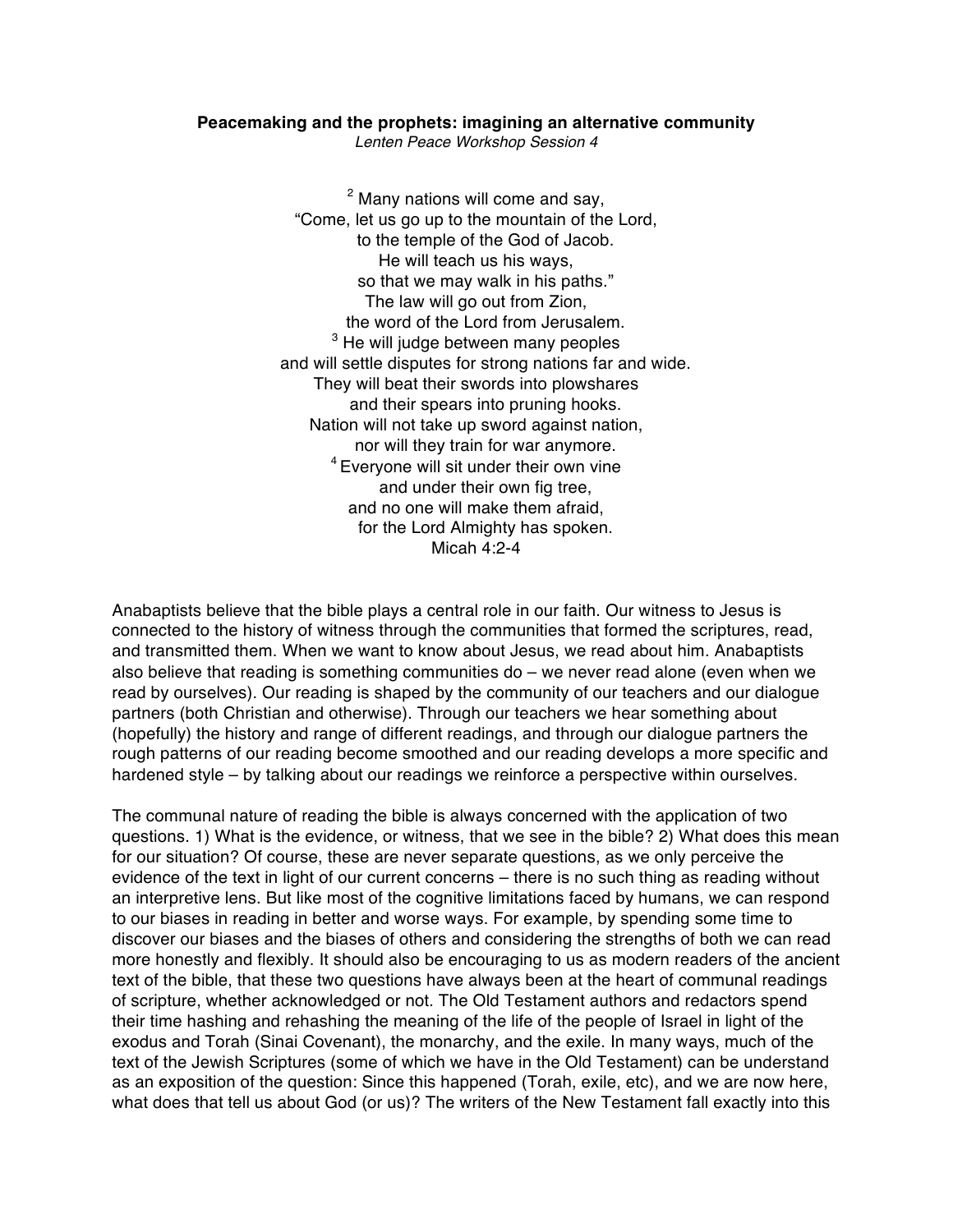tradition, taking great pains to show how the accepted revelation of God to his people, the history and tradition of TANAKH (The Jewish Scriptures - Torah - Prophets - Writings), are continued and clarified in Jesus. The number and range of references in the gospels and epistles to text of the Jewish Scriptures is huge.

There are many complicated aspects to reading the bible, so many theological and technical issues to take into account, that it is not possible in any brief way to do them justice. Actually in a nutshell, this is probably the most important idea for a healthy hermeneutic for community reading: reading the text requires humility and faith – we probably do not have all the tools to read the bible as well as we could, and so we trust in God that he will miraculously speak to us, as he has spoken through the history of the church. Reading the text requires faith, because the text is not God, and we are not God. God's involvement in the world is what we call a miracle, and having some understanding of God through reading an ancient text – his purposes and the history of his involvement with people – is a miracle.

One of the up-sides to being aware of the nature of our communal reading is that we can grow in the potential range of readings we give to a text. We might come to a text with one sense of its significance for our lives, but then decide that because of our belief in the priority of certain communal values that we can read the text differently. I would argue that the change in attitudes towards the evidence in support of slavery found in the bible was not primarily due to learning new insights about Greek or Hebrew, but was due to theological convictions about the fundamental dignity of all human beings. Different groups appealed to different parts of the text to support their convictions, either that slavery was or was not affirmed by the authority of the bible, and over time those readings that supported slavery diminished, but the diminishment was due to the conviction that slavery was wrong, a conviction formed and supported by a reading community, and it was the conviction that drove the reading of the text. Of course, the meaning of a text is not solely brought by readers, but neither does it exist apart from readers. In the end, we hope for a dynamic process where we read the text, according to some set of communal values and practices, and are changed by our reading, then read the text again with new or clarified values and practices. As Anabaptists this is what we do when we emphasize readings of the bible that elevate our sense of Jesus as peacemaker, Jesus as radical herald of the kingdom, Jesus as redeemer of the enemy (and us) through death and not through violence. We typically hold the sermon on the mount as central to our hermeneutics, understanding that in this discourse Jesus provides us with a lens to view other texts, especially the scriptures that he read.

Thankfully there is more to what the bible has to offer us in terms of peacemaking than just the sermon on the mount. Another aspect of the communal nature of reading is that we are able to consider what type of reading community we are, and compare it to communities in the bible. Are we the community of powerful elites or are we the community of outsiders? Jesus, and many others, speak to different communities differently with messages of correction, support and inclusion, as well as confrontation and condemnation. One of the communities of people that can be inspirational for us as peacemakers is the prophets, which in many ways are defined as a group not so much in terms of a continuous well-designated community but as the outsiders or not important members in the community. The prophets have been seen as having a role in the life of the people of Israel, and different parts of the church across time have understood this role in different ways. Some parts of the church see prophets as future tellers or fortune tellers, whose primary role was to give voice to God-see visions of the near, but often distant, future. Other parts of the church, have understood the prophets as the original